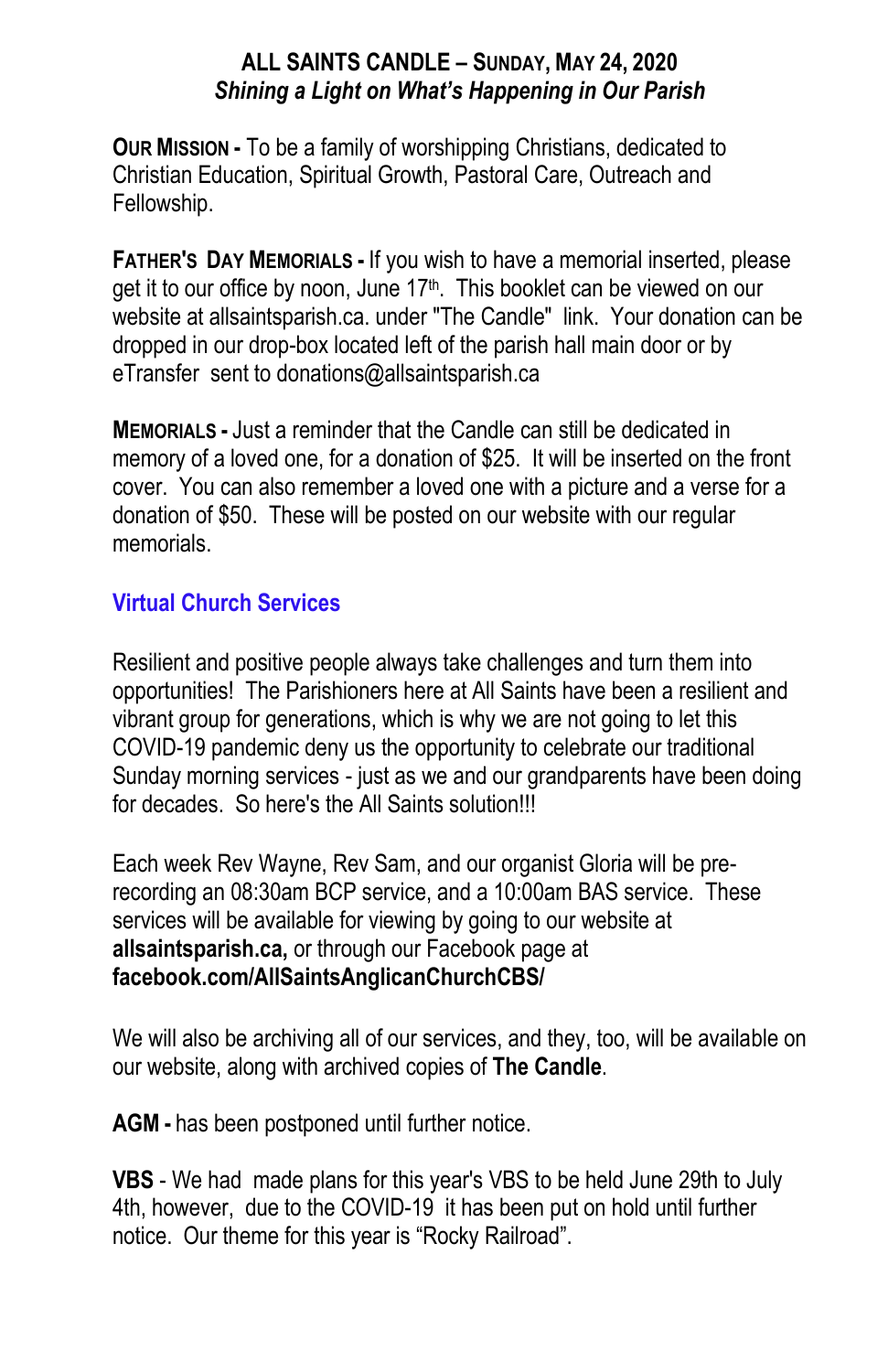**YOUTH MINISTRY -** Will resume after Covid -19 has ended.

## **MEMORIAM - CEMETERY FUND**

In loving memory of **Andrea Best** from Rev. Sam and Christina